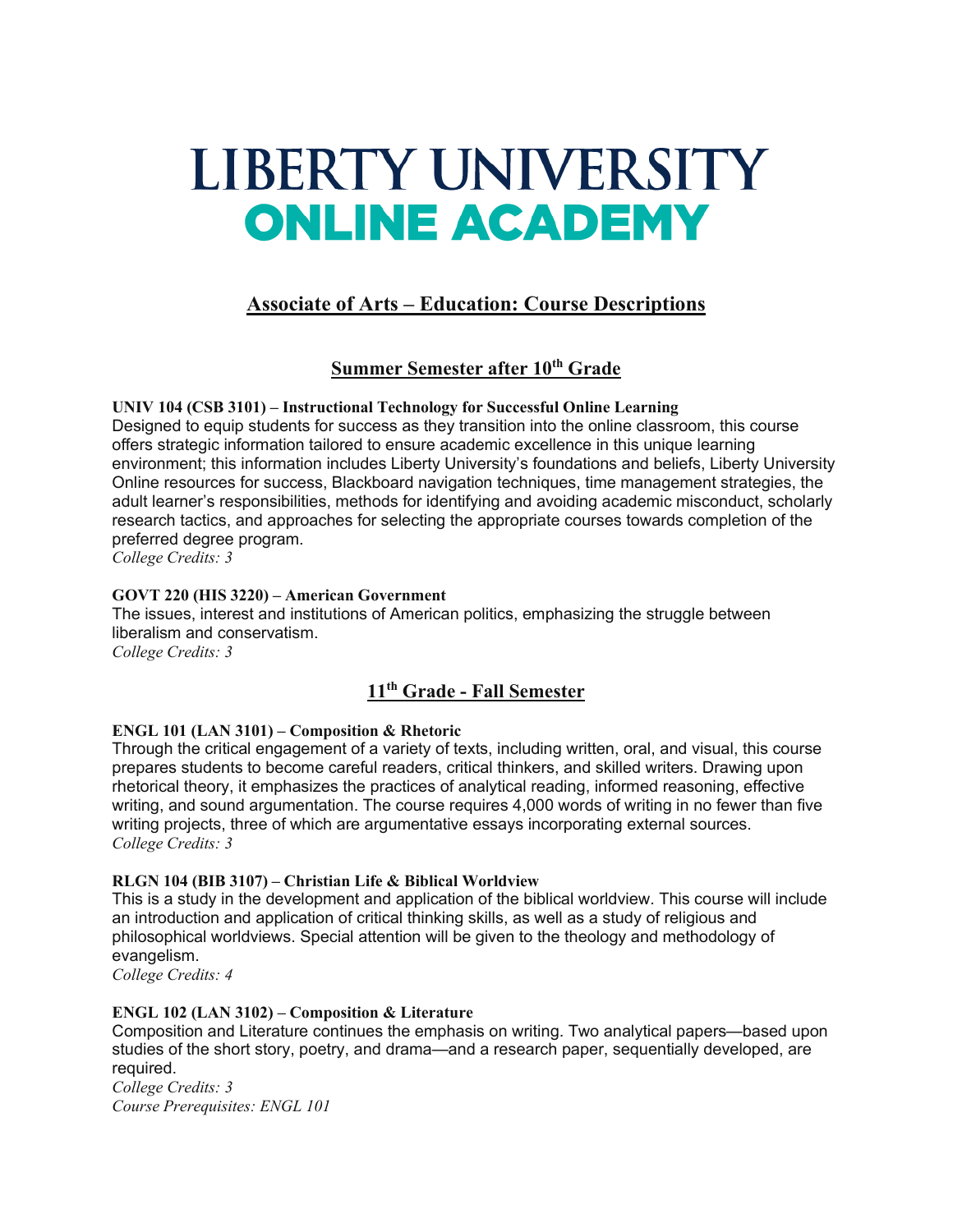## **BIBL 104 (BIB 3106) – Survey of Old & New Testament**

This survey course is designed to lay a foundational understanding of Scripture via a historical survey of the Old and New Testaments. The student will engage a range of learning activities related to the issues interacting with biblical literature, basic hermeneutical principles, key themes and persons of the canon, and the redemptive theme of Scripture. *College Credits: 4*

# **11th Grade - Spring Semester**

# **COMS 101 (LAN 3103) – Speech Communication**

Study and practice in communicating ideas competently in public speaking. Students are also given a foundation for the development of communication skills in other human communication contexts, including dyadic and small group communication. *College Credits: 3*

## **EDUC 200 (EDU 3200) – Principles of Education**

Students will examine the historical, philosophical, legal, and sociological principles of education. Emphasis will be placed on current issues and terminology in the field of education. *College Credits: 3*

## **PSYC 210 (ASC 3210) – Development Psychology**

An overview of the human life span from conception through senescence. Continuity of development as well as critical periods faced by the maturing human will be emphasized using contemporary theories and research as foundation materials. *College Credits: 3*

# **EDUC 205 (EDU 3205) – Learning Theory and Portfolio Development**

An introduction to learning theories with an emphasis on experiential learning. There will also be a focus on learning and learning styles, including management and communications profiles. A major part of this course is the preparation of the Professional Development Profile and the Experiential Learning Portfolio.

*College Credits: 3 Course Prerequisites: EDUC 200 (May be taken as a corequisite)*

# **Summer Semester after 11th Grade**

#### **MATH 117 (MAT 3117) – Elements of Mathematics**

A development of basic concepts of elementary mathematics, including problem-solving, logic, sets and binary operations, the natural numbers and their properties, deductive reasoning and the nature of proof, the integers, rational numbers, real numbers, and their properties, relations, functions, and graphs.

*College Credits: 3 Course Prerequisites: MATH 110, Math Assessment, or SAT/ACT*

# **BIOL 101 (SCI 3101) – Principles of Biology**

An examination of the fundamental characteristics common among living things. Emphasis is placed upon studies of the cell, energy, metabolism, reproduction, heredity, ecology, phylogeny and the diversity of life.

*College Credits: 3*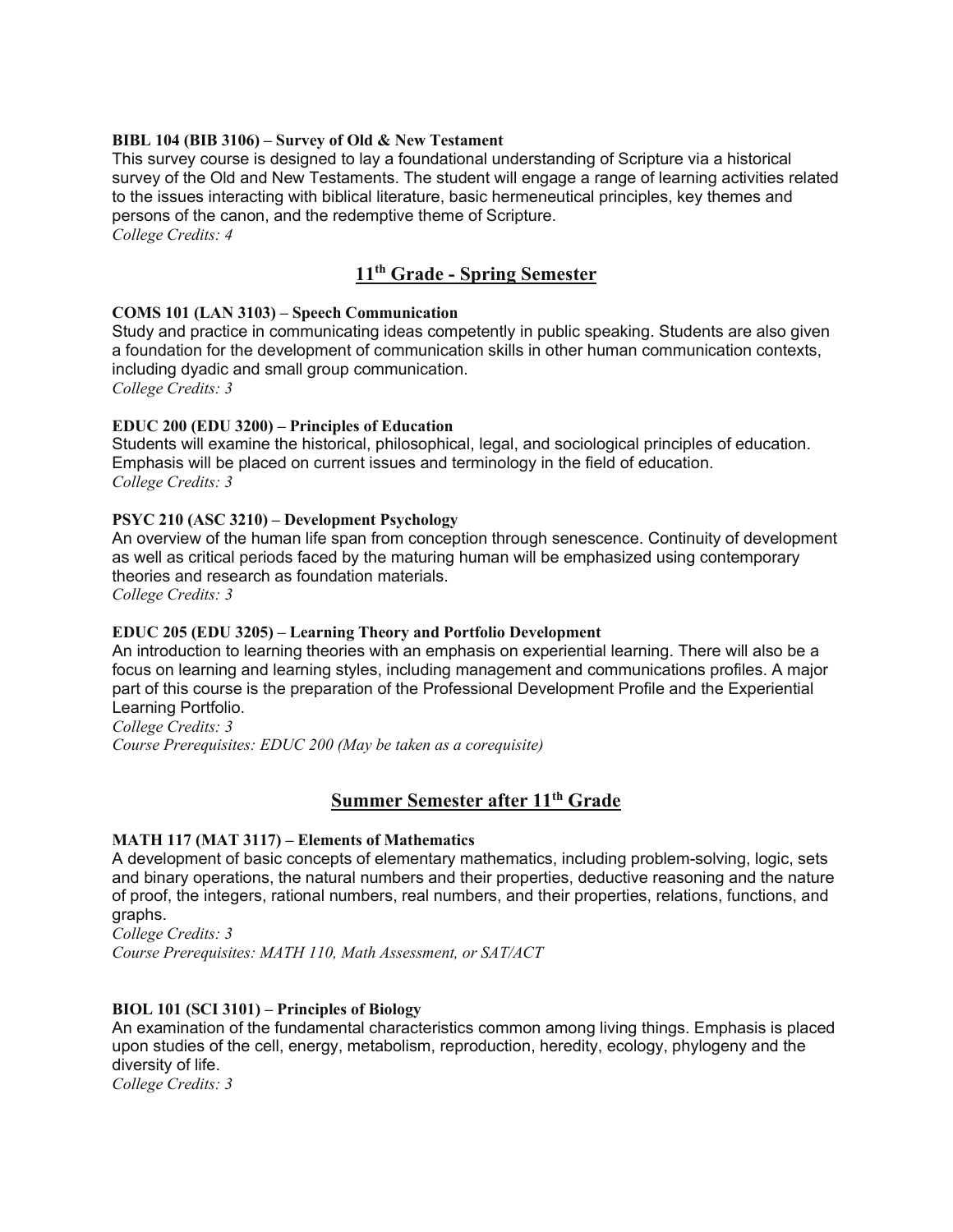#### **BIOL 103 (SCI 3103) – Principles of Biology Lab**

Laboratory exercises selected to demonstrate basic biological concepts. Emphasis is on plant and animal cell chemistry, composition and function, organismal structure and function, biological diversity and population ecology.

*College Credits: 1*

# **12th Grade – Fall Semester**

## **ENGL 201 (LAN 3201) – American Literature I**

A survey from the early Colonial period through the American Renaissance. Two critical papers are required.

*College Credits: 3 Course Prerequisites: ENGL 101 & ENGL 102*

## **EDUC 201 (EDU 3201) – Introduction to Education and Classroom Technology**

The teacher candidate will be acquainted with the role of public and private education and the nature of the teaching profession. Attention will be given to current developments in the field of education and the terminology basic to those in the profession. Teacher candidates will focus on the effective use of technology in learning environments, with special attention to instructional practice, assessment development and student engagement. Each teacher candidate will be required to prepare for structured observations in the school setting. *College Credits: 3*

## **HIUS 221 (HIS 3221) – Survey of American History I**

A survey of the political, social and economic developments of America from the colonizing experience through the Civil War with emphasis on the development of the American democratic tradition.

*College Credits: 3*

#### **EDUC 350 (EDU 3350) – Behavior and Individual Differences**

This course is designed to prepare teacher candidates to differentiate instruction, to respond appropriately to student behavior, and to cultivate an environment conducive to learning. Emphasis is given to the application of skills to promote responsibility, self-discipline, and self-regulation. Also considered will be variations in student interests, culture, gender, development, and disabilities. *College Credits: 3*

# **12th Grade – Spring Semester**

#### **THEO 104 (BIB 3104) – Intro to Theology Survey**

This course is an introduction to the basic tenets of Christianity. *College Credits: 4*

#### **EDUC 360 (EDU 3360) – Foundations of Education**

A comprehensive survey of the historical, philosophical, psychological, and sociological foundations of American education. Emphasis is placed upon the educational foundations as found in the Scriptures, and the applicability of these to both the Christian School Movement and the public school system. Candidates will be expected to articulate their personal philosophy of education as a result of this course.

*College Credits: 3 Course Prerequisites: EDUC 201*